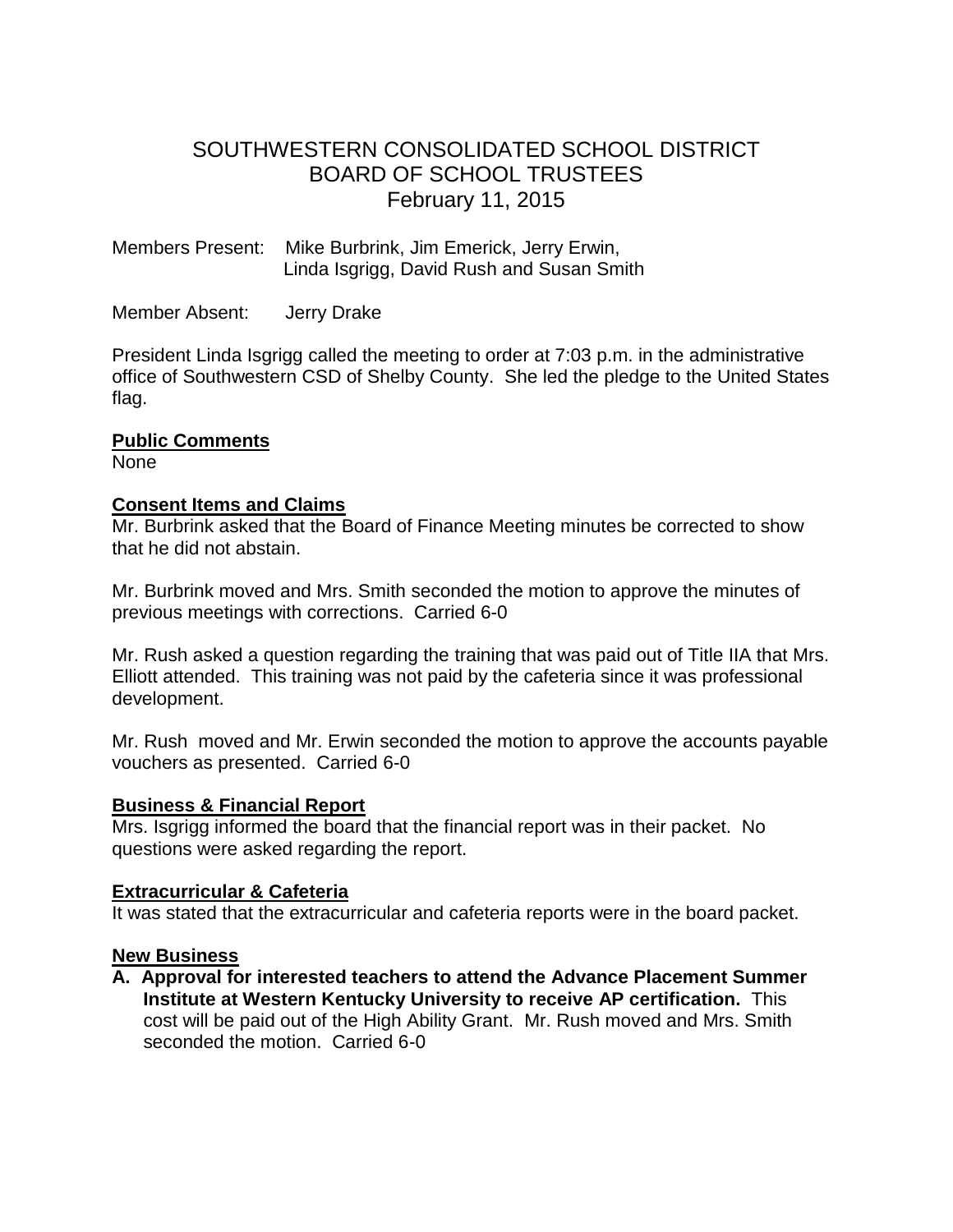- **B. Approval for the band/choir directors to take the 6-12 grade bands and choir members on a field trip to King's Island in Mason, Ohio on May 16, 2015.** Mrs. Smith moved and Mr. Emerick seconded the motion. Carried 6-0
- **C. Approval to purchase a Chevy Silverado from Hubler Chevrolet.** Mr. Emerick moved that this item be removed from the agenda and Mr. Erwin seconded. Carried 6-0
- **D. Approval to accept \$131.00 donation and transfer \$190.27 of previously donated money to the High School Student Council ECA to be used for the Food Pantry.** Mr. Emerick moved and Mr. Erwin seconded. Carried 6-0
- **E. Approval of rental fees for equipment and facilities.** A new rental fee structure for facilities and equipment was necessary to cover the districts' costs of rentals. Mr. Burbrink moved and Mr. Erwin seconded. Carried 6-0

# **F. Other**

 **Dr. Maurer asked that the board amend the 2-12-14 board minutes to include the hiring of Roxa Deaton as a part-time cafeteria worker.** Mr. Burbrink moved and Mr. Rush seconded. Carried 6-0

# **Principal's Report**

Mr. Chase informed the board about the end of course assessments. Despite all the controversy over this years' testing, Mr. Chase feels that Southwestern High School is meeting the needs of our students. The goal in January was introducing technology enhanced questions to the students. They are using Google apps for Education as a tool to see where students need help and then they are receiving the help they need.

Mr. Edwards informed the board that professional development Thursdays have been responsible for bringing the two schools together. The accreditation of our school corporation has created additional opportunities. Mr. Edwards feels that we are doing great things here at Southwestern and the contact from bigger schools asking about what we are doing has been a real confidence booster.

## **Superintendent's Report**

Dr. Maurer informed the board that she testified on Senate bill 491. This bill was drafted by Senator Boots and it gives school districts the opportunity to have the security systems that Southwestern High School has. This bill was endorsed by the Sheriff's Association, Superintendent's Association, Principal's Association, and ISTA. Then Dr. Maurer showed the video that was presented before the legislators regarding our security system. The vote for SB 491 was 10-0 to send it to the summer study committee to discuss financing.

Mr. Burbrink asked for the link of the video. Dr. Maurer said that she would send it to the board members.